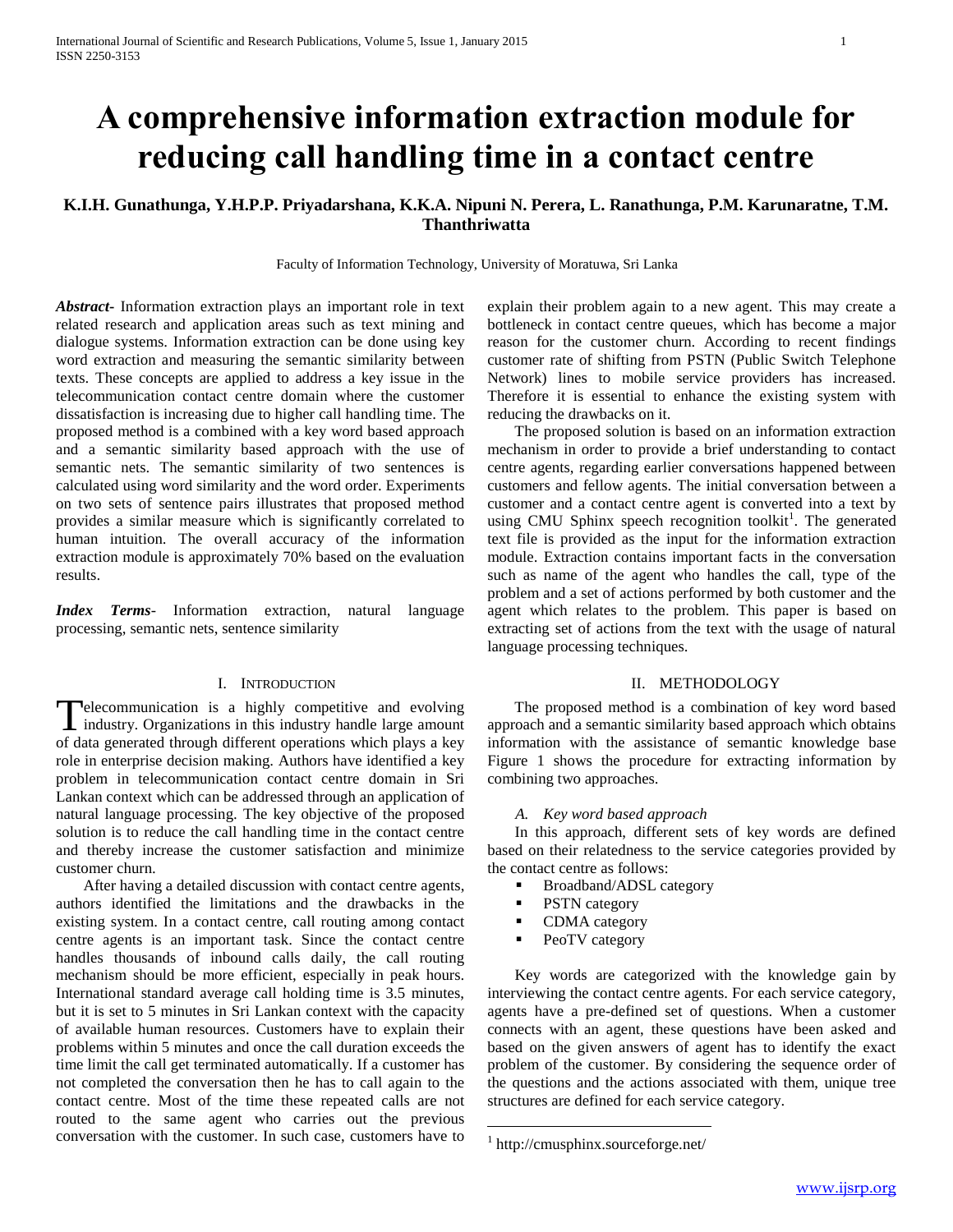

Figure 1: Information extraction module

 In the first step, the text file is tokenized. Authors have used Apache OpenNLP API for the tokenizing process. All tokens are compared with pre-defined key word sets and forms a joint word set which contains common and distinct key words, for each category. Let's take  $T$  as the token set in the text file and  $S_i$  as the pre-defined key word set associated with each category. Joint key word set *J*, is defined as  $J = \{T \cap Si\}$ 

 Four different joint sets are formed and the one with most number of elements is selected. Related service category and the selected key word set are considered for further processing. After identifying the key words in the text file, they are mapped with the relevant tree structure which is created for service category. All the nodes which are associated with the extracted key words are identified by traversing through the tree. At the end of this process a set of actions described in the text file can be extracted.

```
broadband/adsl problem
internet connection is disconnected
    noise in telephone line
        report as pstn problem
            issue a reference number
               inform maintanance staff
    disturbances in telephone line
        report as pstn problem
            issue a reference number
                inform maintanance staff
internet connection is not disconnected
    internet connection is slow
        exceed gb limit
            add more gb
            transfer package
        not exceed gb limit
            issue a referance number
                inform maintanance
    ask router type
        zt/prolink/dlink/tplink
            ask bulb status
                internet bulb status
```
Figure 2: Portion of the tree structure created for broadband service category

Key word based approach is not sufficient to extract the exact set of actions in a text file. Since the speech recognition process not providing accurate results, there may be a possibility of missing some key words in the text file. This emphasizes the important to introducing another approach which increase the effectiveness of the information extraction process. Therefore an approach based semantic similarity between short texts and sentences is proposed.



Figure 3: Flow chart for key words based approach

## *B. Semantic similarity based approach*

 In this approach, the semantic similarity between the extracted text phrases from a text file and node values in a related tree structure is measured. Apache OpenNLP [5] model trainer is used to extract key phrase from a text file. Authors have prepared a contact centre domain specific training data set by conducting discussions and interviews with contact centre agents, listening to recorded conversations and analyzing the Frequently Asked Questions (FAQ) in telecommunication domain. Training data set contains the possible ways of explaining customer problems and answers provided by contact centre agents.

 The proposed method measures similarity between two sentences based on semantic and syntactic information includes in compared texts. A sentence or a text phrase is considered as a sequence of words. Each word contains useful information along with their combination which makes a specific meaning.

Figure 4 presents the procedure for computing the similarity between two sentences. Instead of using a fixed set of vocabulary like in existing methods, the proposed method forms a joint word set which contains all the distinct words in two sentences. For each sentence, a semantic vector is formed with the assistance of a semantic database. Semantic similarity is calculated using two semantic vectors.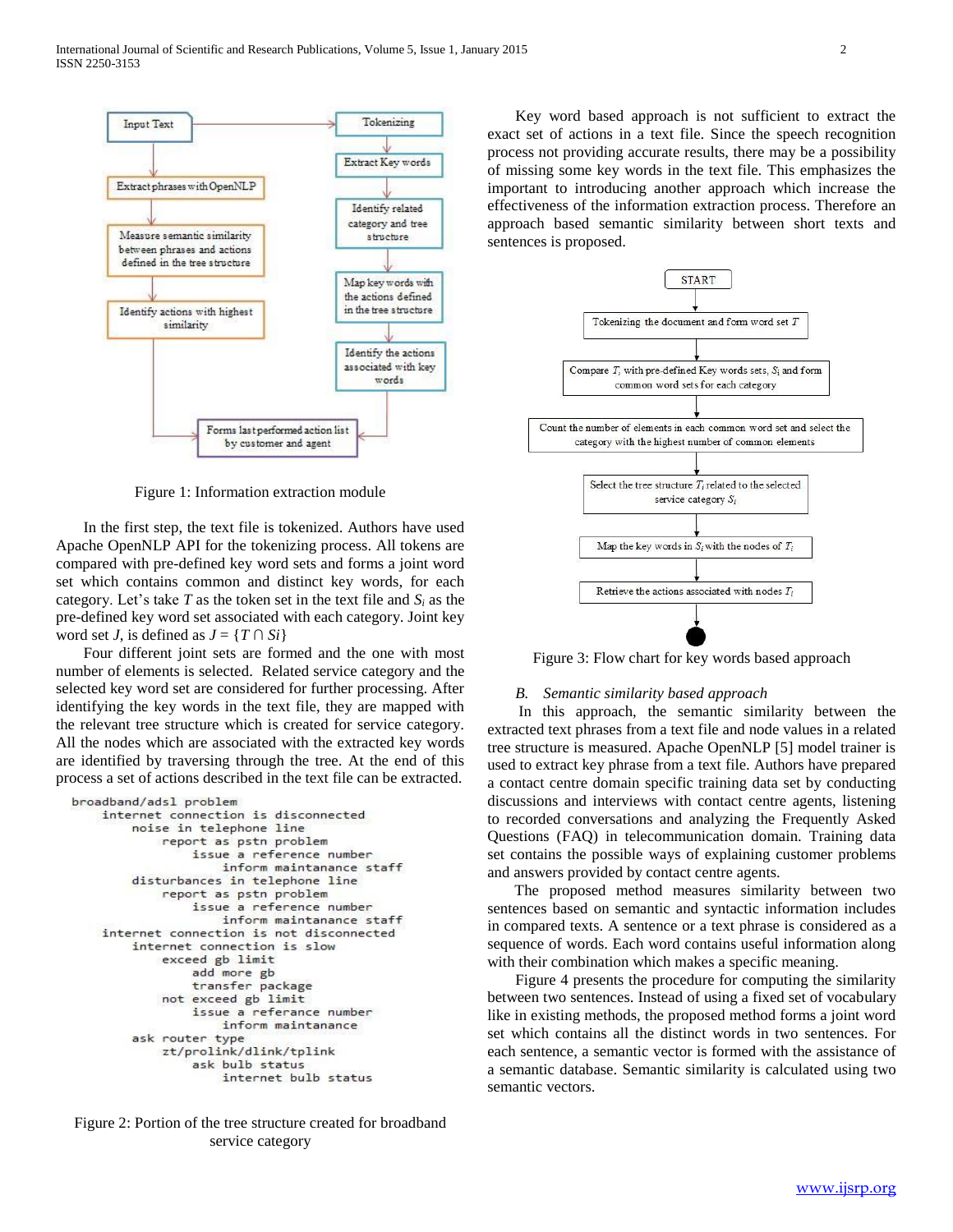

Figure 4: Sentence similarity based approach

 A word order vector is formed for each sentence by considering the sequence of words in sentences. The word order similarity is calculated using two word order vectors. Finally, the combination of semantic similarity and word order similarity is used to compute the sentence similarity. The following sections provide detailed descriptions of each step in the process.

## *C. Measuring semantic similarity between words*

 The proposed method is based on a hierarchical semantic knowledge base which is important to determine semantic distance between words. Available knowledge bases consist of a hierarchical structure and models human common sense knowledge for different domains. Let's consider two words *W1*,  $W_2$  and their semantic similarity  $S(W_1, W_2)$ . Authors have used WordNet, an available lexical database where the words are organized into synonym sets (synsets) in the knowledge base, with semantics and relation pointers to other synsets [1]. One direct method to measure the similarity is finding length of the shortest path connecting two words. But this method may provide less accurate results when it applies to ore general semantic nets such as WordNet [1]. To overcome this drawback, the direct path method has to be modified. Authors have used the method which was determined by the method proposed in [2]. It is clear that words at upper levels in the hierarchy has more general semantics and less similarity among them, whereas the words at lower levels have more specific semantics with more similarity. Therefore, the depth of words in the hierarchy is considered in measuring semantic similarity. In summary, Semantic similarity between words  $W_1$  and  $W_2$  can be defined as transfer function of path length and depth.

$$
S(W1, W2) = f(l). f(h)
$$

where,

 $l =$  shortest path length between  $W_l$  and  $W_2$  $h =$  depth between  $W_l$  and  $W_2$ 

When considering the transfer functions, the similarity is varying from *exactly the same* to no *similarity* [2]. If we assign 1 to the exact similarity and 0 to no similarity then the interval of similarity is [0, 1]. When the path length is decreasing to zero, the similarity is increasing towards limit 1. And when path length is increasing infinitely, the similarity is decreasing towards 0.

This behavior emphasizes that the transfer function must be a nonlinear function. Based on these considerations *f*(*l*) is defined as decreasing function of *l* as follows;

$$
f(l) = e^{\alpha l}
$$

Where  $\alpha$  is a constant. The purpose of representing the function in exponential form is to satisfy the constraint of keeping the value of  $f(l)$  within the range of 0 to 1. For WordNet the proposed value for  $\alpha = 0.2$  as reported in [3].

In the same way  $f(h)$  can be defined by considering the behavior of words at upper levels of hierarchical semantic nets are more general and have less similarity between words than lower levels. As a result, *f*(*h*) is defined as an increasing function of *h*.

$$
f(h) = \frac{e^{\beta h} - e^{-\beta h}}{e^{\beta h} + e^{-\beta h}}
$$

where  $\beta > 0$  is a smoothing factor as  $\beta \rightarrow \infty$ , then the depth of a word in the semantic net is not considered. For WordNet the proposed value for  $\beta = 0.45$  as reported in [3]. The optimal values for α and β depend on the knowledge base used and are determine with human similarity ratings [2].

#### *D. Semantic similarity between sentences*

 Sentence is a collection of words and it is reasonable to represent a sentence using its words. In proposed solution, a semantic vector is formed dynamically as suggested in [2]. A joint word set *T* is formed for given two sentences  $T<sub>1</sub>$  and  $T<sub>2</sub>$ .

## $T = T1 \cup T2$

 The joint word set *T* {*W1*, *W2*… *Wm*}, contains all distinct words from  $T_1$  and  $T_2$ . Each sentence is represented by using the joint words set. The semantic vector  $S_i(i=1,2,...,m)$  is formed based on the semantic similarity of the corresponding words to a word in the sentence. Let's take  $T<sub>l</sub>$  as an example.

## Case 1: If  $W_i$  is contained in  $T_i$ ,  $S_i$  is set to 1

Case 2: If  $W_i$  is not contained in  $T_i$ , a semantic similarity measure is computed between *W<sup>i</sup>* and each word in the sentence *T*<sub>*I*</sub>. The most similar word in  $T<sub>I</sub>$  to  $W<sub>i</sub>$  is the one with highest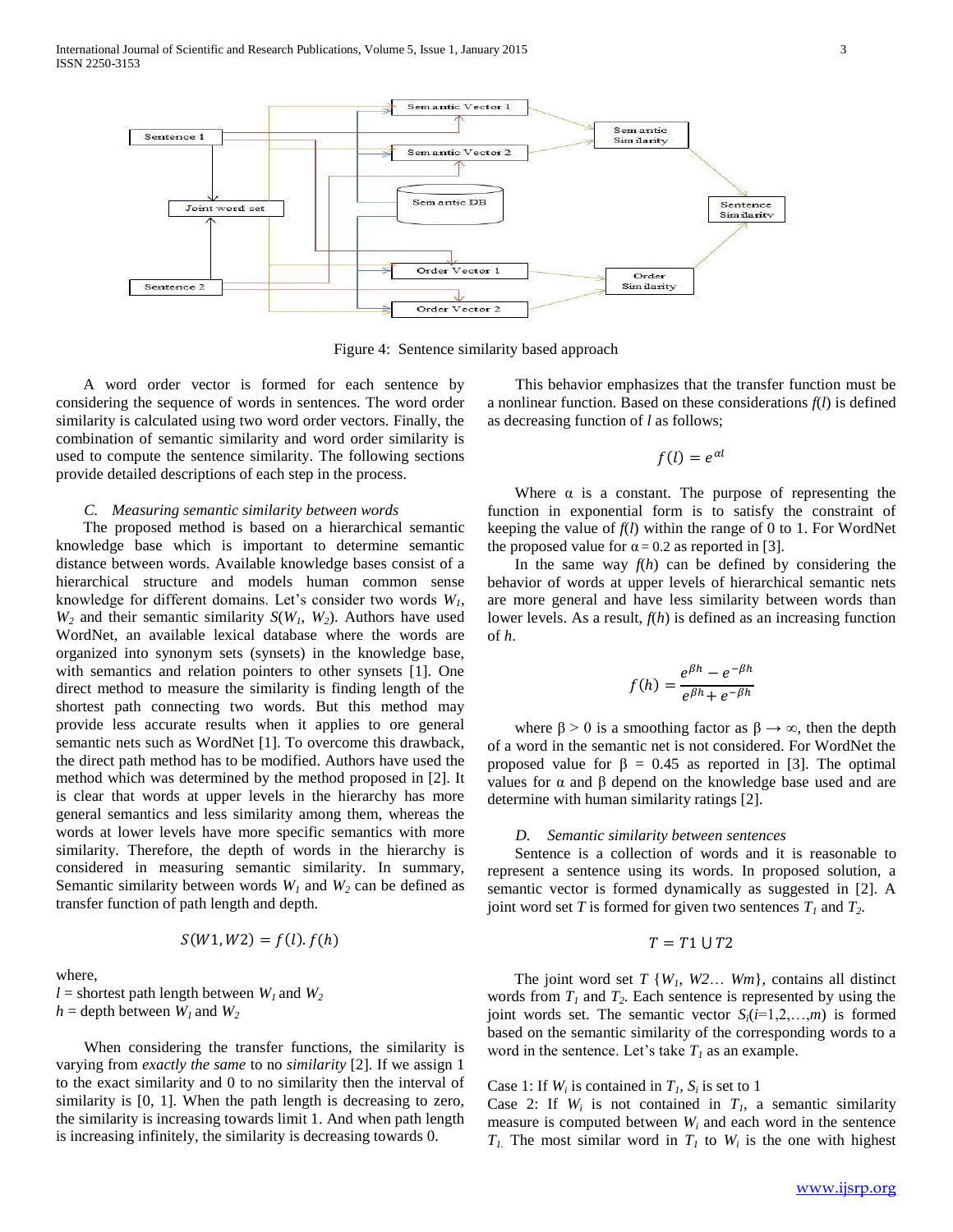similarity score  $\theta$ . If  $\theta$  exceeds a preset threshold, then  $S_i = \theta$ ; otherwise  $S_i = 0$ .

 Since the word similarity is measured between different words, the highest similarity score may be very low. This may indicate as that words are highly dissimilar. To avoid this dissimilarity in the semantic vector, a threshold is used. For WordNet this preset threshold is set to 0.2 [2]. As suggested in [2], information content of words has considered for increasing the accuracy of similarity measure by using the brown corpus. Since the brown corpus is outdated, it is not applied to the method proposed in this paper. Finally, the semantic similarity between two sentences is represented as the cosine coefficient between two semantic vectors.

$$
Ss = \frac{S1.S2}{\parallel S1 \parallel . \parallel S2 \parallel}
$$

#### *E. Word order similarity between sentences*

If two sentences contain same words, any method based on "bag of word concept" will decide that both are exactly same [2]. But through a human interpretation it can be showed that two sentences are similar only to certain extend. This is stated the importance of considering the word order of sentences in measuring the similarity.

Let's consider two sentences  $T_I$  and  $T_2$  and its joint word set as *T*. Each word in  $T<sub>1</sub>$  is assigned a unique index number. This indexing is simply based on the order of appearance of each word in the sentence. A word order vector *R* is formed for each sentence based on the joint word set. For each word in  $W_i$  in  $T$ , the most similar word in  $T_I$  is considered.

Case 1: If  $W_i$  is appeared in  $T_i$ , then fill the entry for this word in  $R_1$  with the corresponding index number of  $T_1$ . Otherwise find the most similar word  $W_r$  in  $T_l$ .

Case 2: If the similarity between  $W_i$  and  $W_r$  is greater than a preset threshold, then the entry of  $W_i$  in  $R_i$  is filled with the index number of  $W_r$  in  $T_l$ . If not the entry of  $W_r$  in  $R_l$  is 0.

By following this procedure two word order vectors,  $R_l$  and  $R_2$  are formed for  $T_1$  and  $T_2$ .

 Authors have followed a measure for measuring the words order similarity between two sentences as suggested in [2].

$$
Sr = 1 - \frac{\|R1 - R2\|}{\|R1 + R2\|}
$$

#### *F. computing the overall sentence similarity*

 Overall sentence similarity is a combination of semantic similarity and the word order similarity. But when combining two results the relative contribution of them has to be considered. Therefore the overall similarity is defined as:

$$
S(T1, T2) = \mu Ss + (1 - \mu)Sr
$$

where  $\mu$  < 1 denotes the relative contribution. According to the experimental results mentioned in [2] word order threshold is set to  $0.4$  and  $\mu$  is set to 0.85. Authors have enhanced the method proposed in [2] by considering most similar pair of synsets for each word, instead of picking the first noun synsets. The main reason for this enhancement is a word can be mapped to multiple synsets and finding most similar pair denotes the human

tendency for pattern seeking. Algorithm for the enhancement is as follows:

*function get\_best\_synset\_pair(w1, w2)*  $w_1 = \text{first word}$  $w_2$  *= second word max\_sim = maximum similarity score between two synsets best\_pair = most similar synset pair synsets1= synsets for w<sup>1</sup>*  $synsets<sub>2</sub> = synsets for  $w<sub>2</sub>$$ 

*begin* 

*best\_pair ← none max\_sim ← -1.0 if* (length of synsets<sub>1</sub>) == 0 OR (length of synsets<sub>2</sub>) == 0 *return None*

*else*

*foreach*  $syn_1 \in synsets_1$ 

*foreach*  $syn_2 \in synsets_2$ 

 $sim = path\_similarity(syn<sub>1</sub>, syn<sub>2</sub>)$ 

*if sim > max\_sim max\_sim ← sim*  $best\_pair \leftarrow syn_I, syn_I$ *end foreach end foreach return best\_pair end*

Figure 5: Pseudo code of the algorithm to get the best synset pair

#### III. RESULTS

 To implement this solution, authors have used python and Natural Language Toolkit (NLTK). Since sentence similarity is highly depends on semantic similarity between words in the sentence, it is important to measure the accuracy of the word similarity algorithm. Authors have compare the method proposed in [2] with newly proposed method.

 Let's rename method proposed in [2] as *ALGOold* and new method as *ALGOnew*. Following a similar procedure to Miller and Charles [4], a subset of 15 word pairs are considered for the comparison between two algorithms.

Table I: Word similarity results comparison

| Word pair              | Similarity   | Similarity          |
|------------------------|--------------|---------------------|
|                        | score for    | score for           |
|                        | $ALGO_{old}$ | ALGO <sub>new</sub> |
| [autograph, shore]     | 0.29         | 0.16                |
|                        |              |                     |
| [autograph, signature] | 0.55         | 0.82                |
|                        |              |                     |
| [boy. lad]             | 0.66         | 0.82                |
|                        |              |                     |
| [boy, sage]            | 0.51         | 0.37                |
|                        |              |                     |
| [cock, rooster]        | 1.0          | 1.0                 |
|                        |              |                     |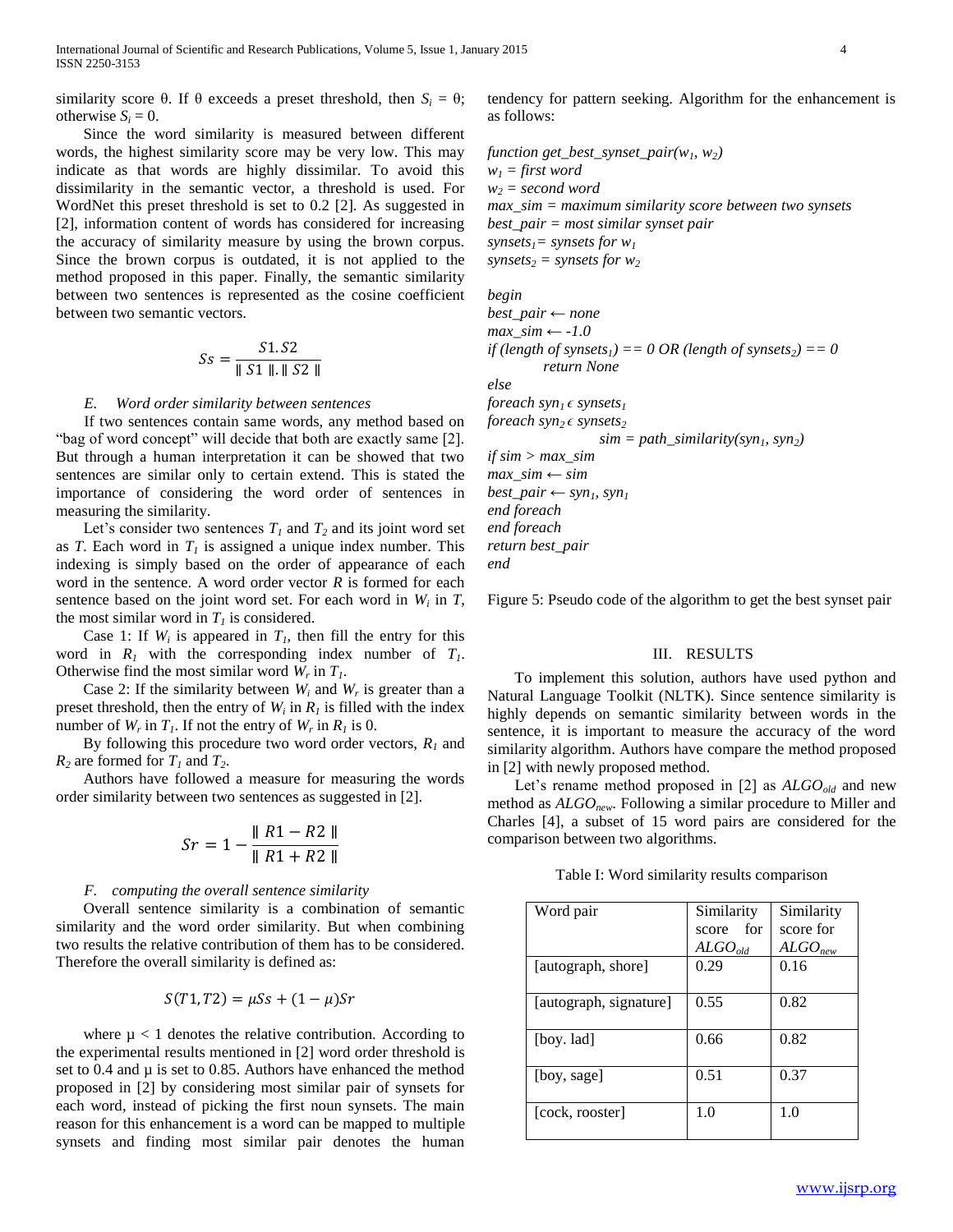International Journal of Scientific and Research Publications, Volume 5, Issue 1, January 2015 5 ISSN 2250-3153

| [cord, smile]       | 0.33 | 0.13 |
|---------------------|------|------|
| [cord, string]      | 0.68 | 0.82 |
| [forest, woodland]  | 0.70 | 0.98 |
| [forest, graveyard] | 0.55 | 0.20 |
| [hill, woodland]    | 0.59 | 0.36 |
| [hill, mound]       | 0.74 | 0.99 |
| [implement, tool]   | 0.75 | 0.82 |
| [midday, noon]      | 1.0  | 1.0  |
| [magician, oracle]  | 0.44 | 0.30 |
| [magician, wizard]  | 0.65 | 1.0  |

 The accuracy of the experimental result can be elaborated as follows. According to the Table I the computed similarities using proposed new method is lined up with intuition. For example, similarity between words *autograph* and *signature* is higher than the similarity between *autograph* and *shore*. The similarity between words *magician* and *wizard* is higher than *magician* and *oracle*. This clearly shows that the proposed method is providing better results, when comparing to the existing methods. Therefore, the accuracy of the word similarity measurement is caused to increase the accuracy of semantic similarity based approach to extract information.

 Accuracy of the Key word based approach is measured based on the comparison between the proposed solution and human involvement method where authors listen to the audio clips that received from contact center. 50 audio files (a) have used for the experiment. For each audio file the total number of actions mentioned in the audio file and the number of correctly identified actions through the proposed solution is considered. These two values are considered to measure the precision of the proposed method.

$$
precision (a) = \frac{Ca}{Ta}
$$

Where,

 $Ca =$  Number of correctly identified action in an audio file  $Ta = Total number of actions in an audio file$ 



Figure 6: Precision trend

## IV. CONCLUSION

 When evaluating the experimental results on information extraction module, accuracy of getting the correctly identified actions is approximately 70%. Authors have compared this approach with the actions identified with a human involvement by listening to audio files. But in the actual contact center domain the gents do not have the access to listen previously made calls by a particular customer to the contact center, in order to complain regarding their problems. In such case agents who handle repeated calls do not have a prior knowledge regarding customer's previous experience. But through the proposed solution it provides at least a basic understanding about the customer's problem type and a set of actions taken to overcome the problem. This provides benefits for both contact centre and its customers in different aspects. From the contact centre point of view, it reduces the call handling time, minimize the number of repeated calls made by customers for the same complain and increase the number of complains that a contact centre can efficiently handles within a day. At the same time it makes customers life easier by supporting agents to solve complains quickly and reducing the waiting time in contact centre queues. Ultimately it increases the overall customer satisfaction and reduces the customer churn which is a key objective of the proposed solution.

 In this solution, WordNet as the hierarchical semantic knowledge base, with general English usage, in order to measure the semantic similarity between sentences. As future enhancements, authors will work on build a domain specific hierarchy for the call center domain and combined it with existing semantic nets, which gives more precise and accurate measurements.

#### ACKNOWLEDGMENT

 The authors want to acknowledge the support and collaboration received from the administrative staff of Sri Lanka Telecom PLC and both academic staff and students of Faculty of Information Technology, University of Moratuwa, Sri Lanka.